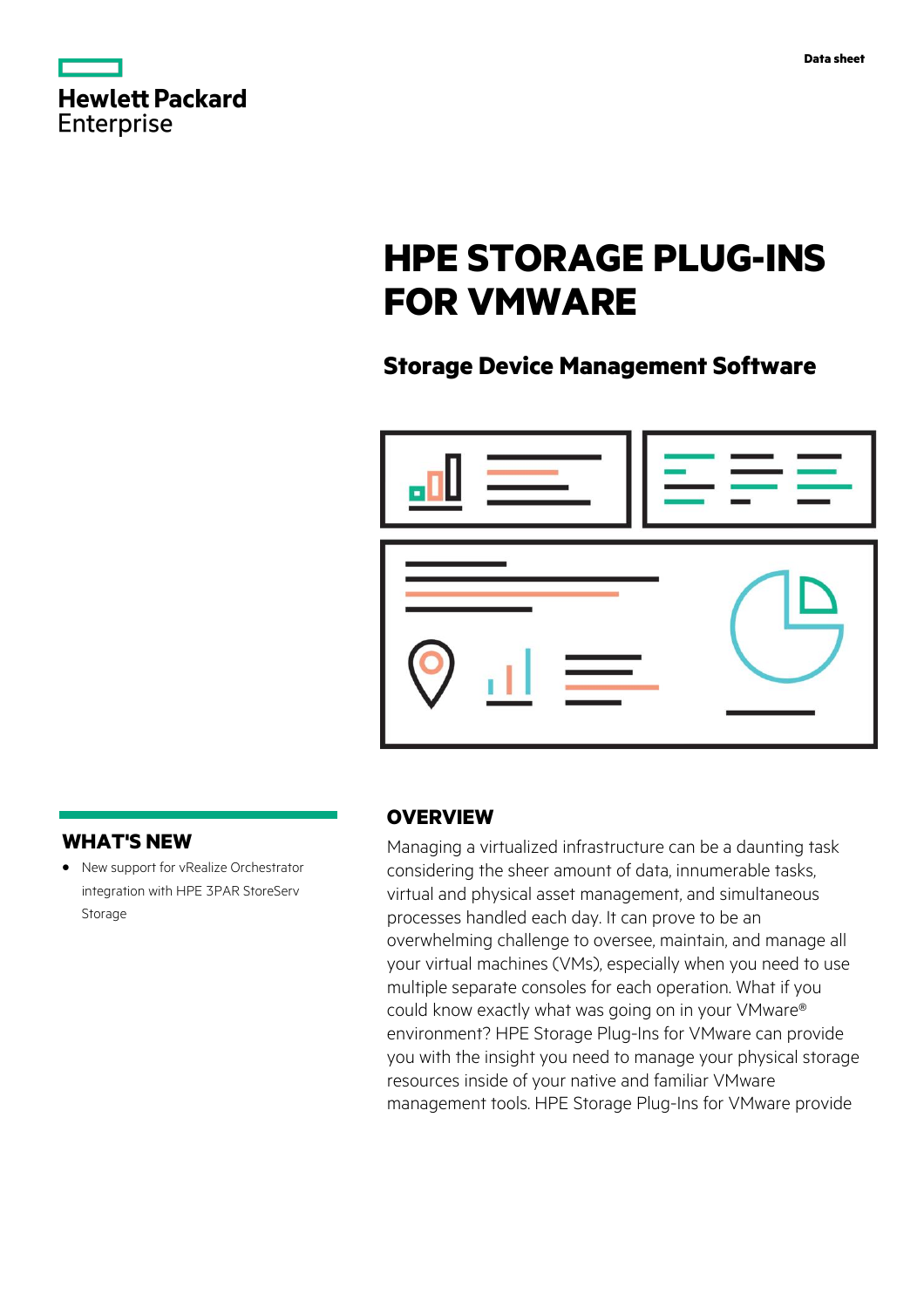value added management, monitoring, and automation integration for VMware environments through VMware® vCenter™ and VMware vRealize plug-ins that manage HPE Storage systems.

## **FEATURES**

#### **HPE 3PAR Plug-in for VMware vRealize Orchestrator**

Provides support for HPE 3PAR StoreServ arrays in VMware vRealize Orchestrator to enable cloud-like IT automation so businesses can provide services faster and more efficiently.

Build workflows to automate simple or very complex tasks to support day-to-day management, decrease time-to-rollout of new services and capabilities, and decrease human error when performing large numbers of operations.

Allows customers to integrate workflows and composites into blueprints within VMware vRealize Automation. You can build and deliver services and resources to end users via a service-catalog-based solution.

#### **HPE OneView for VMware vCenter**

Enables the VMware administrator to quickly obtain context-aware information about HPE servers and HPE Storage in their VMware vSphere® environment directly from within vCenter.

Enables VMware administrators to monitor and manage all of their HPE Storage directly from within the VMware vCenter management console. This enables the vSphere administrator to easily manage physical servers and storage, data stores, and virtual machines.

By providing the ability to clearly view and directly manage relationships between virtual machines, and HPE Infrastructure, the VMware administrator's productivity increases, as does the ability to ensure quality of service.

#### **HPE Storage Plug-in for vRealize Operations Manager and Log Insight**

Allows VMware administrators to visualize and analyze data from their HPE Storage directly within vRealize Operations Manager to quickly view storage capacity, performance and health information and troubleshoot scenarios that span across virtual and physical layers.

Collects and analyzes performance data using self-learning analytics and correlates abnormalities to help troubleshoot potential problems and quickly identify the root cause to ensure consistent, predictable quality of service.

Delivers real-time log management for VMware environments, with machine learning-based Intelligent Grouping, high performance search and better troubleshooting across physical, virtual, and cloud environments.

#### **HPE 3PAR Storage Replication Adapter (SRA) Software for VMware Site Recovery Manager (SRM)**

Integrates HPE 3PAR StoreServ Remote Copy replication software with VMware SRM to provide a foundation for disaster recovery and business continuity solutions.

HPE 3PAR SRA software orchestrates storage replication provided by the HPE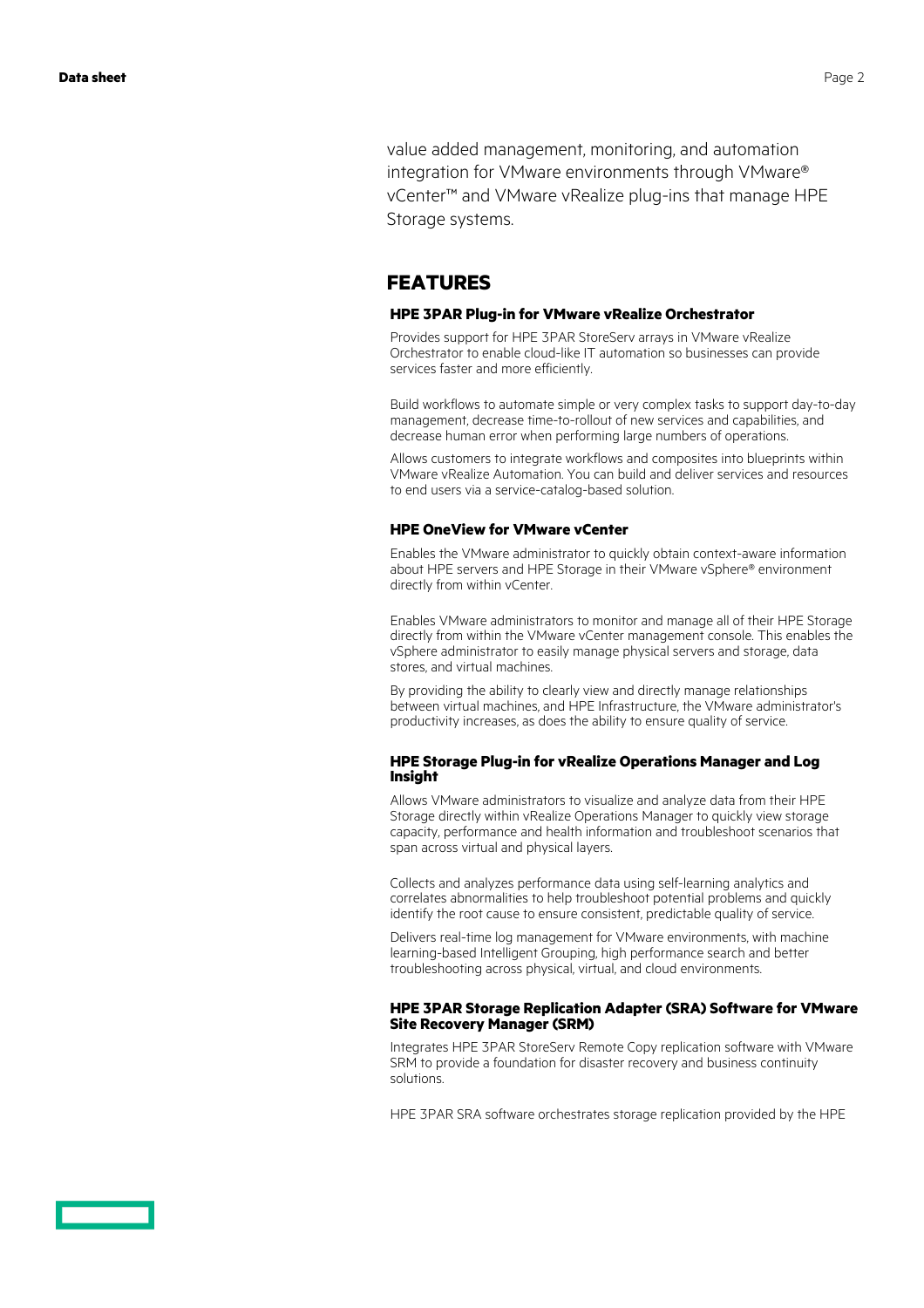<u>estas de la p</u>

3PAR Remote Copy and HPE 3PAR Virtual Copy software to ensure the highest performing and most reliable disaster protection for virtualized applications.

Allows for centralized management of recovery plans, non-disruptive testing, and automated site recovery, failback and migration processes.